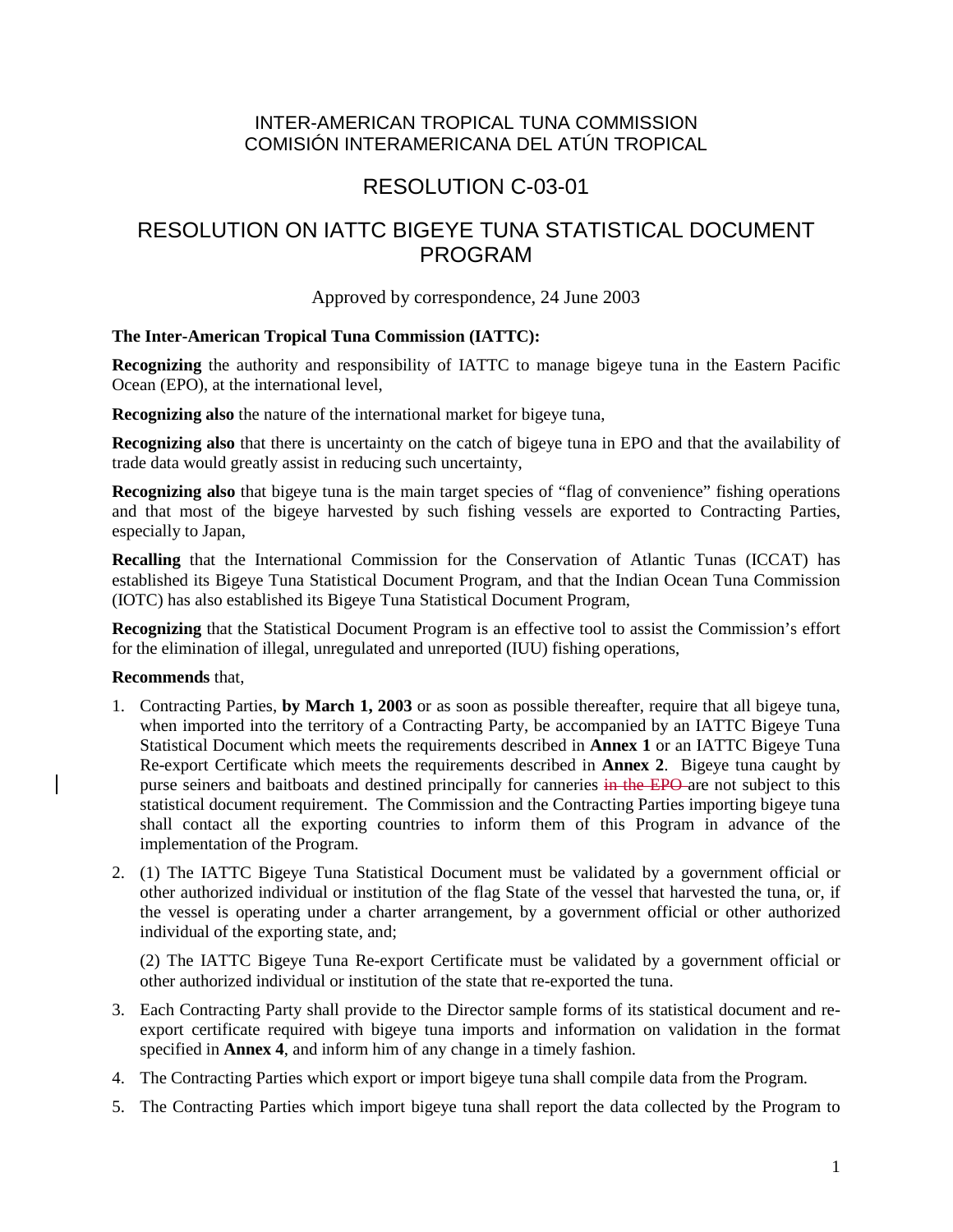the Director each year by April 1 for the period of July 1 - December 31 of the preceding year and October 1 for the period of January 1 - June 30 of the current year, which shall be circulated to all the Contracting Parties by the Director. The formats of the report are attached as **Annex 3**.

- 6. The Contracting Parties which export bigeye tuna shall examine export data upon receiving the import data mentioned in paragraph 5 above from the Director, and report the results to the Commission annually.
- 7. The Contracting Parties should exchange copies of statistical documents and re-export certificates to facilitate the examination mentioned in paragraph 6, consistent with domestic laws and regulations.
- 8. The Commission shall request cooperating non-contracting parties to take the measures described in the above paragraphs.
- 9. The Director shall request information on validation from all the non-Contracting Parties/Entities/Fishing Entities fishing and exporting bigeye tuna to Contracting Parties, and request them to inform him in a timely fashion of any changes to the information provided.
- 10. The Director shall maintain and update information specified in paragraphs 3 and 9 and provide it to all the Contracting Parties, and promptly circulate any changes.
- 11. The Commission shall request the non-Contracting Parties which import bigeye tuna to cooperate with implementation of the Program and to provide to the Commission data obtained from such implementation.
- 12. Implementation of this Program shall be in conformity with relevant international obligations.
- 13. At the initial stage of the Program, the statistical documents and the re-export certificates will be required for frozen bigeye products. Prior to implementing this Program for fresh products, several practical problems need to be solved, such as guidelines to ensure procedures to handle fresh products at customs.
- 14. The statistical documents for bigeye tuna caught by fishing vessels flying the flag of a Member State of the European Community may be validated by the competent authorities of the Member State whose flag the vessel flies or by those of a different Member State where the products are landed, provided the corresponding quantities of bigeye tuna are exported outside the Community from the territory of the Member State of landing.
- 15. Notwithstanding the provisions of paragraph 1, the Contracting Parties shall implement this resolution **by March 1, 2003** or as soon as possible thereafter in accordance with the regulatory procedures of each Contracting Party.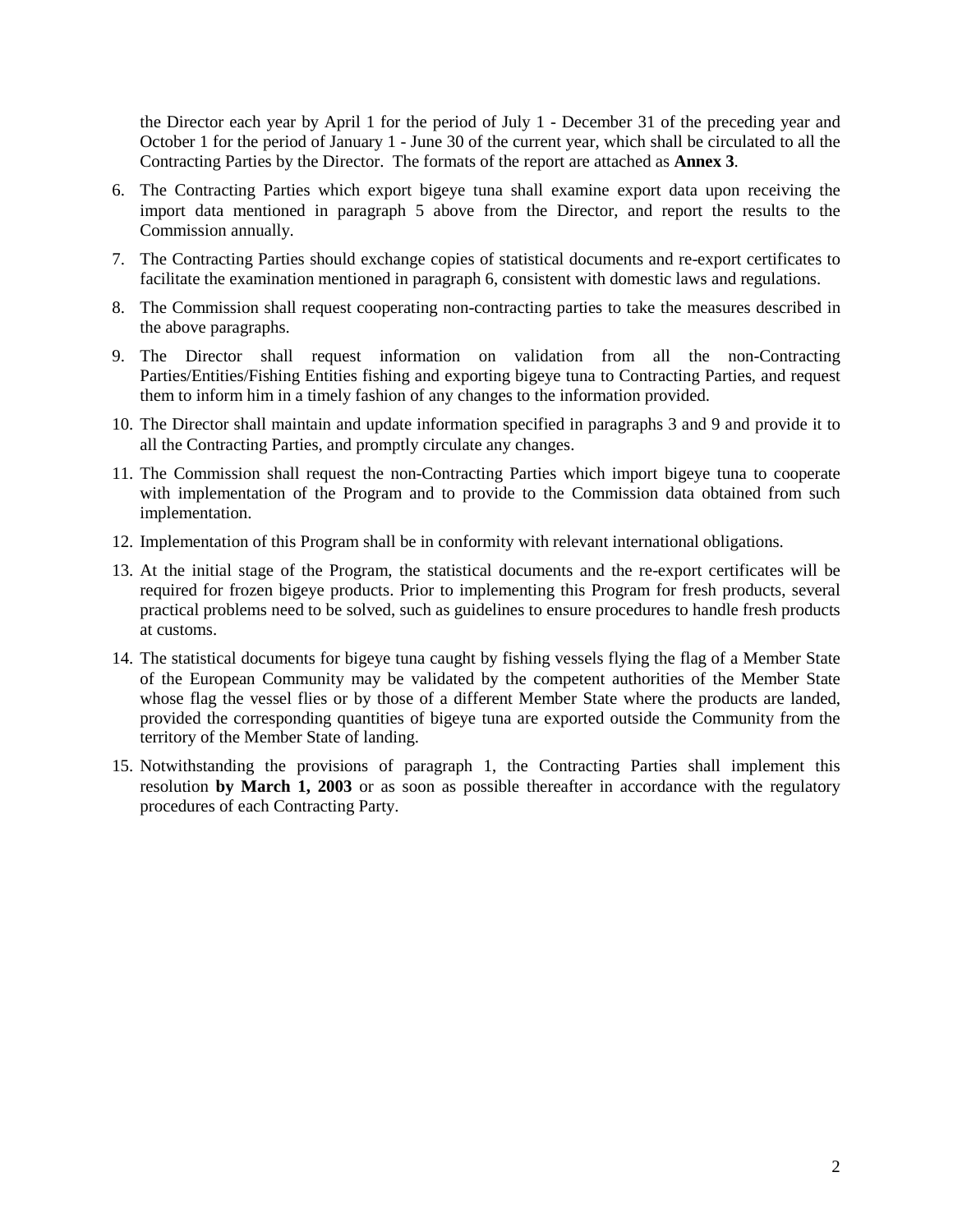# **Annex 1 Requirements Concerning the IATTC Bigeye Tuna Statistical Document**

- 1 The sample form of the IATTC Bigeye Tuna Statistical Document shall be as in the Appendix.
- 2 Customs or other appropriate government officials will request and inspect all import documentation including the IATTC Bigeye Tuna Statistical Document for all bigeye tuna in the shipment. Those officials may also inspect the content of each shipment to verify the information on the document.
- 3 Only complete and valid documents will guarantee that shipments of bigeye tuna will be allowed to enter the territory of Contracting Parties.
- 4 Shipments of bigeye tuna that are accompanied by improperly documented Bigeye Tuna Statistical Documents (i.e., improperly documented means that the Bigeye Tuna Statistical Document is either missing from the shipment, incomplete, invalid or falsified) will be considered illegitimate shipments of bigeye tuna, that are contrary to IATTC conservation efforts, and their entry will be suspended (PENDING RECEIPT OF A PROPERLY COMPLETED DOCUMENT) into the territory of a Contracting Party or subject to administrative or other sanction.
- 5 The import of fish parts other than the meat, i.e., head, eyes, roe, guts, tails may be allowed without the document.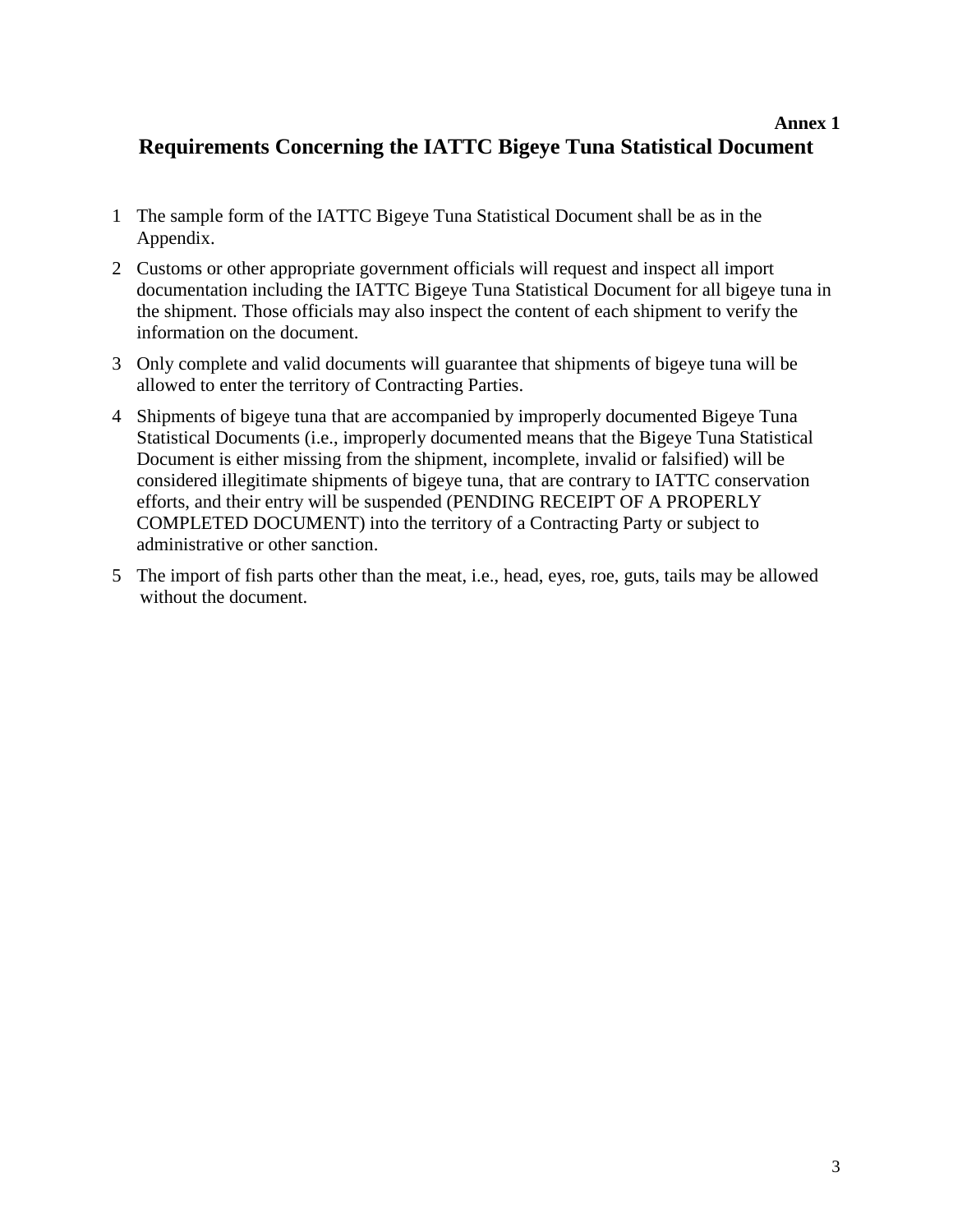| Appendix |
|----------|
|          |

| <b>DOCUMENT</b>                                                                                                                                                                                                                  | <b>IATTC BIGEYE TUNA STATISTICAL DOCUMENT</b>                                  |  |  |  |
|----------------------------------------------------------------------------------------------------------------------------------------------------------------------------------------------------------------------------------|--------------------------------------------------------------------------------|--|--|--|
| <b>NUMBER</b>                                                                                                                                                                                                                    |                                                                                |  |  |  |
| <b>EXPORT SECTION</b>                                                                                                                                                                                                            |                                                                                |  |  |  |
| <b>1. FLAG OF COUNTRY/ENTITY/FISHING ENTITY</b>                                                                                                                                                                                  |                                                                                |  |  |  |
|                                                                                                                                                                                                                                  | 2. NAME OF VESSEL AND REGISTRATION NUMBER (when available)                     |  |  |  |
| 3.TRAPS (if applicable)                                                                                                                                                                                                          |                                                                                |  |  |  |
|                                                                                                                                                                                                                                  | 4. POINT OF EXPORT (City, State / Province, Country / Entity / Fishing Entity) |  |  |  |
| 5.AREA OF CATCH (check one of the following)<br>(a) EPO(East of 150 $\degree$ W) (b) the rest of Pacific (c) Atlantic (d)Indian<br>* In case of (b), (c) or (d) checked, the item 6 and 7 below do not need to be filled<br>out. |                                                                                |  |  |  |
| <b>6.DESCRIPTION OF FISH</b>                                                                                                                                                                                                     |                                                                                |  |  |  |
| Product Type (*1)<br>Gear Code(*2)<br>Net Weight<br>D/GG/DR/FL/OT<br>F/FR<br>(Kg)                                                                                                                                                |                                                                                |  |  |  |
|                                                                                                                                                                                                                                  |                                                                                |  |  |  |
|                                                                                                                                                                                                                                  |                                                                                |  |  |  |
|                                                                                                                                                                                                                                  |                                                                                |  |  |  |
|                                                                                                                                                                                                                                  |                                                                                |  |  |  |
|                                                                                                                                                                                                                                  |                                                                                |  |  |  |
|                                                                                                                                                                                                                                  |                                                                                |  |  |  |
|                                                                                                                                                                                                                                  |                                                                                |  |  |  |
| *1= F=Fresh, FR=Frozen, RD=Round, GG=Gilled and Gutted, DR=Dressed, FL=Fillet<br>OT=Other, describe the type of product<br>*2= When the Gear Code is OT, describe the type of gear,                                              |                                                                                |  |  |  |
| 7.EXPORTER CERTIFICATION Leertify that the above information is complete, true, and<br>correct to the best of my knowledge and belief.                                                                                           |                                                                                |  |  |  |
| Signature<br>License Number (if applicable)<br>Name<br>Company name<br>Address<br>Date                                                                                                                                           |                                                                                |  |  |  |
| <b>8.GOVERNMENT VALIDATION</b><br>I validate that information listed above is complete, true, and<br>correct to the best of my knowledge and belief.                                                                             |                                                                                |  |  |  |
| Total weight of the shipment<br>Name & Title<br>Signature                                                                                                                                                                        | <u>Kg</u><br><b>Government Seal</b><br>Date                                    |  |  |  |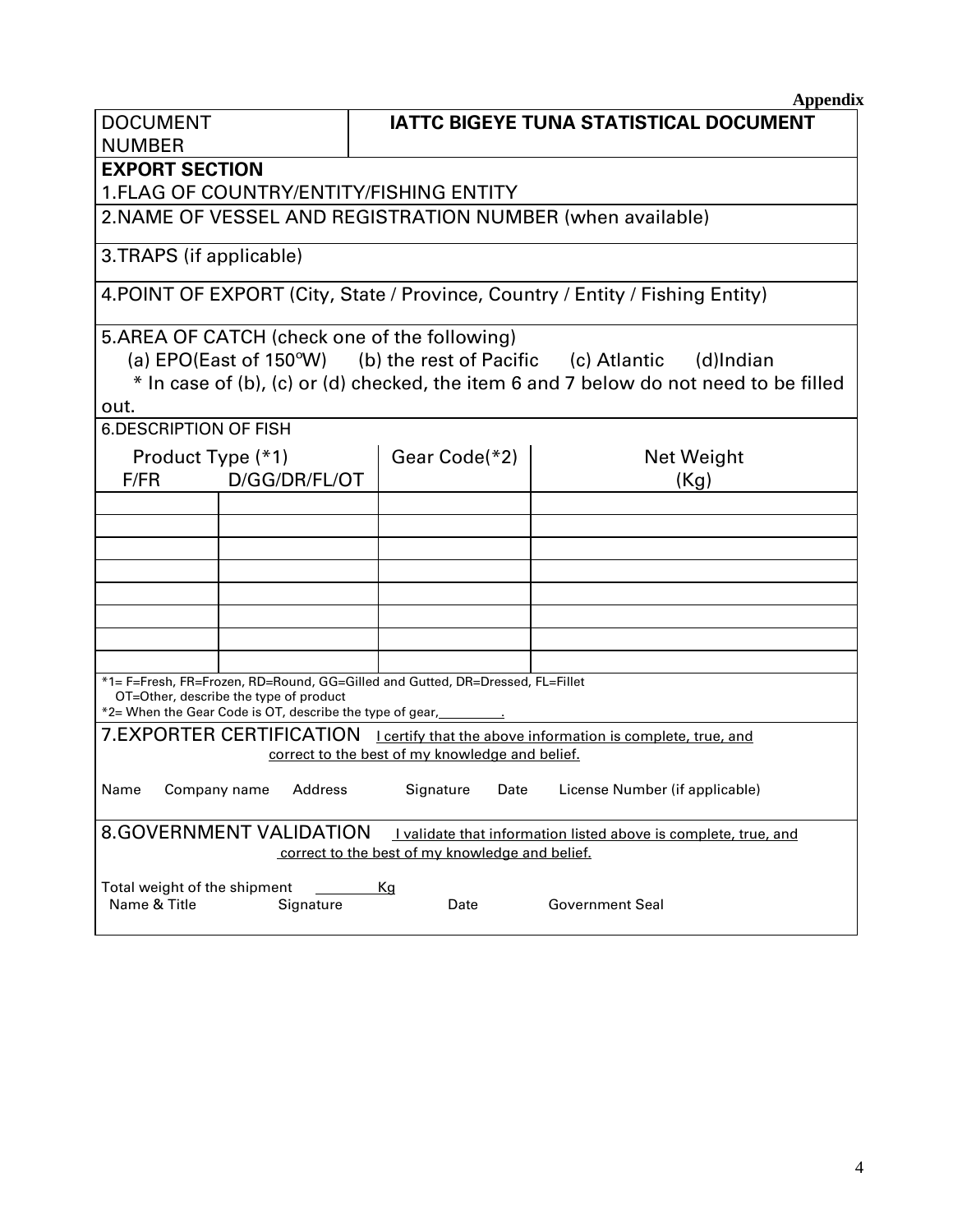| <b>IMPORT SECTION:</b> |                |                                         |      |                                                                                                                                                                                                                                               |  |
|------------------------|----------------|-----------------------------------------|------|-----------------------------------------------------------------------------------------------------------------------------------------------------------------------------------------------------------------------------------------------|--|
|                        |                |                                         |      | <b>IMPORTER CERTIFICATION</b> Leertify that the above information is complete, true, and correct                                                                                                                                              |  |
|                        |                |                                         |      |                                                                                                                                                                                                                                               |  |
|                        |                | to the best of my knowledge and belief. |      |                                                                                                                                                                                                                                               |  |
|                        |                |                                         |      |                                                                                                                                                                                                                                               |  |
|                        |                |                                         |      | Importer Certification (Intermediate Country / Entity / Fishing Entity)                                                                                                                                                                       |  |
| Name                   | Address        | Signature                               | Date | License # (if applicable)                                                                                                                                                                                                                     |  |
|                        |                |                                         |      |                                                                                                                                                                                                                                               |  |
|                        |                |                                         |      |                                                                                                                                                                                                                                               |  |
|                        |                |                                         |      | Importer Certification (Intermediate Country / Entity / Fishing Entity)                                                                                                                                                                       |  |
| Name                   | Address        | Signature                               | Date | License # (if applicable)                                                                                                                                                                                                                     |  |
|                        |                |                                         |      |                                                                                                                                                                                                                                               |  |
|                        |                |                                         |      |                                                                                                                                                                                                                                               |  |
| Final Point of Import  |                |                                         |      |                                                                                                                                                                                                                                               |  |
|                        |                |                                         |      |                                                                                                                                                                                                                                               |  |
| City                   | State/Province |                                         |      | Country / Entity / Fishing Entity                                                                                                                                                                                                             |  |
| .                      | .              | $\cdot$ .                               |      | $\cdots$<br>$\mathbf{r}$ , and the contract of the contract of the contract of the contract of the contract of the contract of the contract of the contract of the contract of the contract of the contract of the contract of the contract o |  |

NOTE: If a language other than English is used in completing this form. Please add the English translation on this document.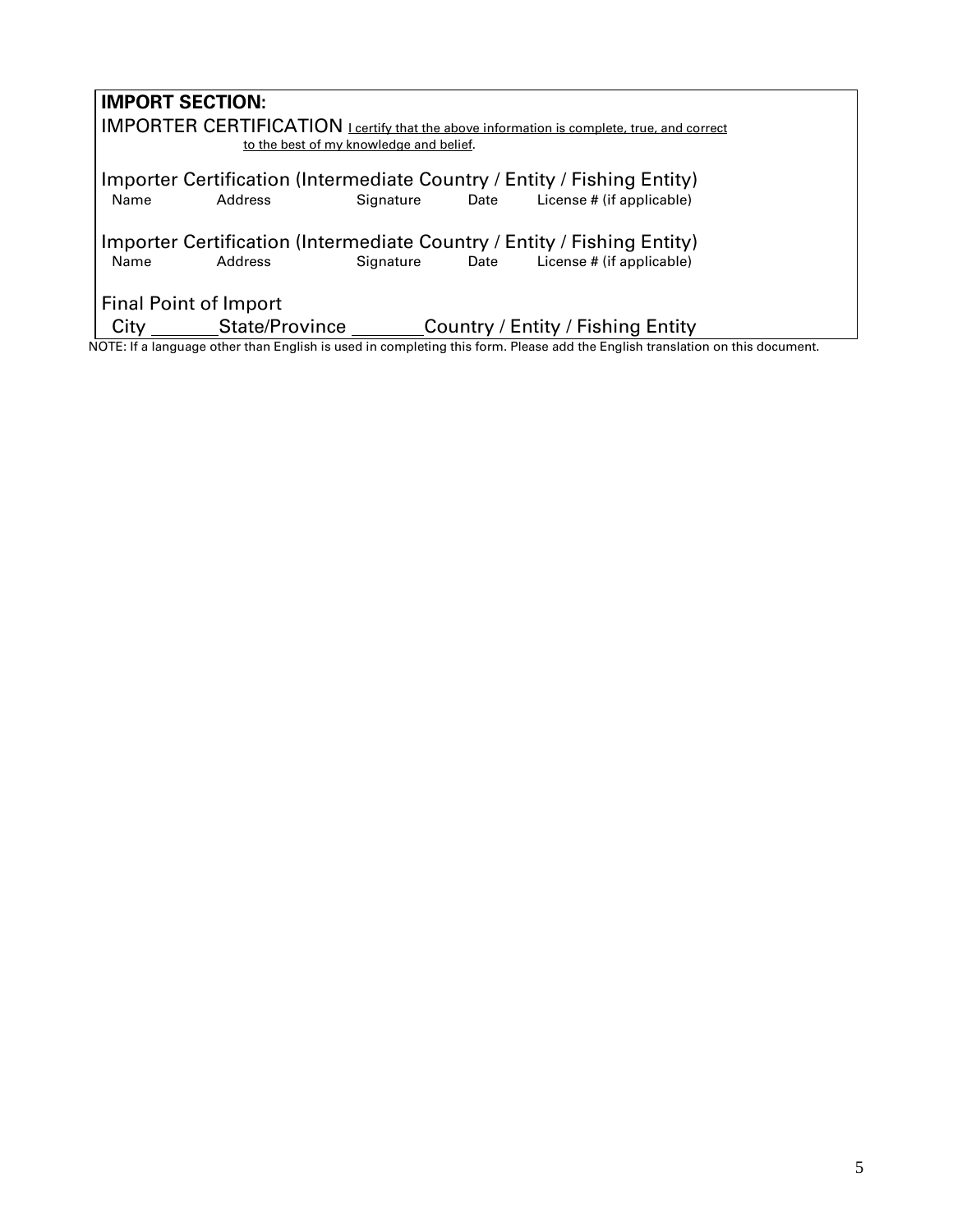# **INSTRUCTIONS**

**DOCUMENT NUMBER:** Block for the issuing Country to designate a country coded Document Number.

**(1) FLAG COUNTRY/ENTITIES/FISHING ENTITIES:** Fill in the name of the country of the vessel that harvested the bigeye tuna in the shipment and issued this Document. According to the Resolution, only the flag state of the vessel that harvested the bigeye tuna in the shipment or, if the vessel is operating under a charter arrangement, the exporting state can issue this Document.

**(2) NAME OF VESSEL AND REGISTRATION NUMBER (when available):** Fill in the name and registration number of the vessel that harvested the bigeye tuna in the shipment.

**(3) TRAPS (if applicable):** Fill in the name of the trap that harvested the bigeye tuna in the shipment.

**(4) POINT OF EXPORT:** Identify the City, State or Province, and Country from which the bigeye tuna was exported.

**(5) AREA OF CATCH:** Check the area of catch. (If (b), (c) or (d) checked, items 6 and 7 below do not need to be filled out.)

**(6) DESCRIPTION OF FISH:** The exporter must provide, to the highest degree of accuracy, the following information. **NOTE:** One row should describe one product type

- (1) Product Type: Identify the type of product being shipped as either FRESH or FROZEN, and in ROUND, GILLED AND GUTTED, DRESSED, FILLET or OTHER form. For OTHER, describe the type of products in the shipment.
- (2) Gear Code: Identify the gear type which was used to harvest the bigeye tuna using the list below. For OTHER TYPE, describe the type of gear, including farming.
- (3) Net product weight in kilograms.

**(7) EXPORTER CERTIFICATION:** The person or company exporting the bigeye tuna shipment must provide his/her name, company name, address, signature, date the shipment was exported, and dealer license number (if applicable).

**(8) GOVERNMENT VALIDATION:** Fill in the name and full title of the official signing the Document. The official must be employed by a competent authority of the flag state government of the vessel that harvested the bigeye tuna appearing on the Document or other individual or institution authorized by the flag state. When appropriate, this requirement is waived according validation of the document by a government official, or if the vessel is operating under a charter arrangement, by a government official or other authorized individual or institution of the exporting state. The total weight of the shipment shall also be specified in this block.

**(9) IMPORTER CERTIFICATION:** The person or company that imports bigeye tuna must provide his/her name, address, signature, date the bigeye was imported, license number (if applicable), and final point of import. This includes imports into intermediate countries. For fresh and chilled products, the signature of the importer may be substituted by a person of a customs clearance company when the authority for signature is properly accredited to it by the importer.

#### **GEAR CODE:**

| GEAR CODE   | <i>GEAR TYPE.</i>              |
|-------------|--------------------------------|
| ВB          | <b>BAITBOAT</b>                |
| GILL        | GILLNET                        |
| HAND        | <b>HANDLINE</b>                |
| HARP        | HARPOON                        |
| LL          | LONGLINE                       |
| MWT         | MID-WATER TRAWL                |
| PS          | <b>PURSE SEINE</b>             |
| <b>RR</b>   | ROD AND REEL                   |
| SPHL        | <b>SPORT HANDLINE</b>          |
| <b>SPOR</b> | SPORT FISHERIES UNCLASSIFIED   |
| SURF        | SURFACE FISHERIES UNCLASSIFIED |
| TL          | <b>TENDED LINE</b>             |
| <b>TRAP</b> | <b>TRAP</b>                    |
| <b>TROL</b> | TROLL                          |
| UNCL        | UNSPECIFIED METHODS            |
| от          | OTHER TYPE                     |

**RETURN A COPY OF COMPLETED DOCUMENT TO: (the name of the office of the competent authority of the flag state).**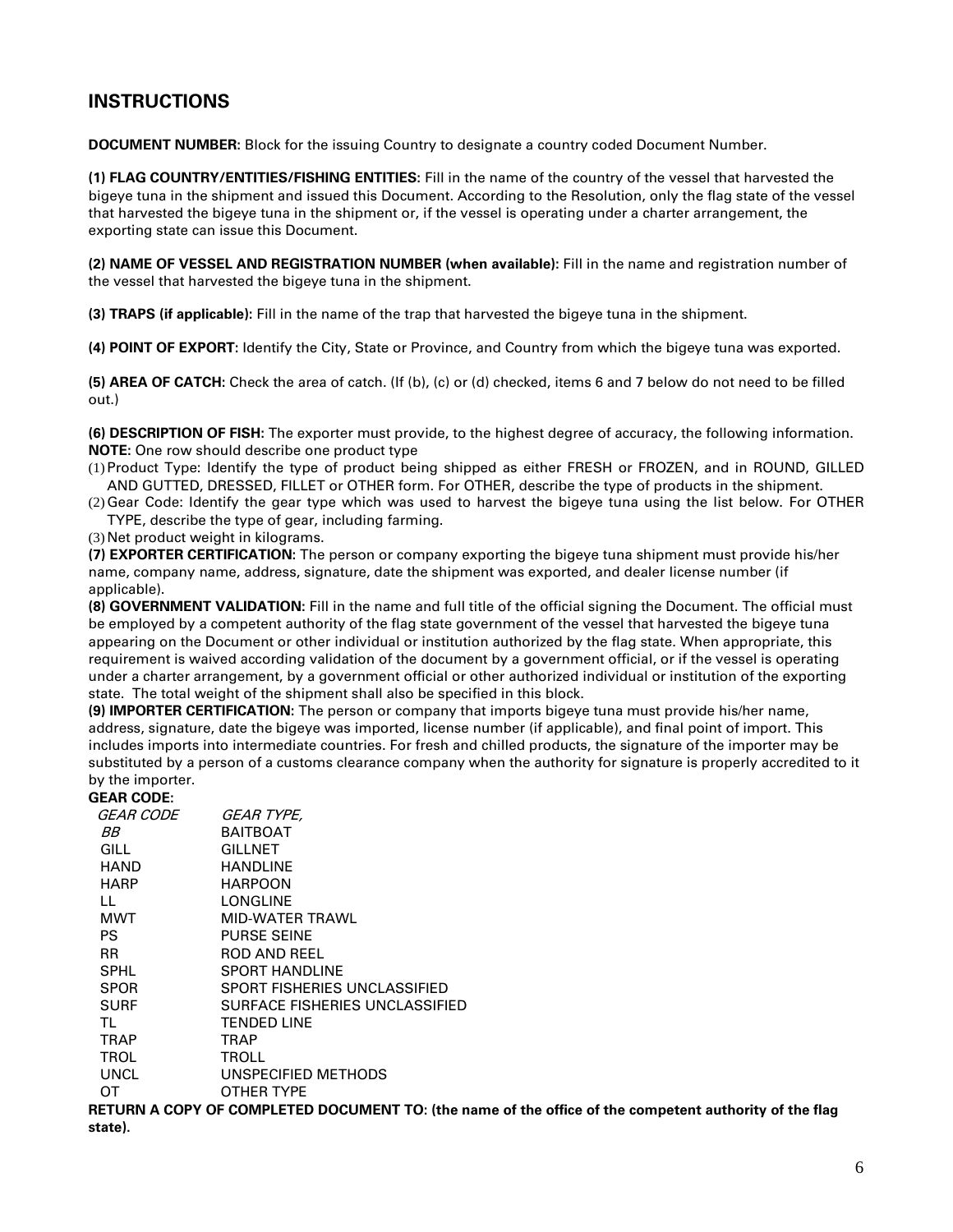**Annex 2**

# **Requirements Concerning the IATTC Bigeye Tuna Re-export Certificate**

- 1 The sample form of the IATTC Bigeye Tuna Re-export Certificate shall be as in the Appendix.
- 2 Customs or other appropriate government officials will request and inspect all import documentation including the IATTC Bigeye Tuna Re-export Certificate for all bigeye tuna in the shipment. Those officials may also inspect the content of each shipment to verify the information on the document.
- 3 Only complete and valid documents will guarantee that shipments of bigeye tuna will be allowed to enter the territory of Contracting Parties.
- 4 A Contracting Party shall be free to validate IATTC Bigeye Tuna Re-export Certificates for bigeye tuna imported by that Contracting Party, to which IATTC Bigeye Tuna Statistical Documents or IATTC Bigeye Tuna Re-export Certificates are attached. IATTC Bigeye Tuna Re-export Certificates shall be validated by government organizations or by recognized institutions which are accredited by a Contracting Party's government to validate the IATTC Bigeye Tuna Statistical Document. A copy of the original Bigeye Tuna Statistical Document accompanying the imported bigeye tuna must be attached to an IATTC Bigeye Tuna Re-export Certificate. The copy of the original Bigeye Tuna Statistical Document so attached must be verified by that government organization or by that recognized institution accredited by a government which validated the IATTC Bigeye Tuna Statistical Document. When re-exported bigeye tuna is again re-exported, all copies of documents, including a verified copy of a Statistical Document and Re-export Certificate which accompanied that bigeye tuna upon importation, must be attached to a new Re-export Certificate to be validated by a re-exporting Contracting Party. All copies of the Documents to be attached to that new Re-export Certificate must be also be verified by a government organization or a recognized institution accredited by a government which validated the IATTC Bigeye Tuna Statistical Document.
- 5 Shipments of bigeye tuna that are accompanied by improperly documented Bigeye Tuna Reexport Certificate (i.e., improperly documented means that the Bigeye Tuna Re-export Certificate is either missing from the shipment, incomplete, invalid or falsified) will be considered illegitimate shipments of bigeye tuna, that are contrary to IATTC conservation efforts, and their entry will be suspended (PENDING RECEIPT OF A PROPERLY COMPLETED DOCUMENT) into the territory of a Contracting Party or subject to administrative or other sanction
- 6 IATTC Contracting Parties that validate Re-export Certificates in accordance with the procedure set forth in paragraph 4 shall require from the re-exporting bigeye dealer necessary documents (e.g. written sales contracts) which are to certify that the bigeye tuna to be reexported corresponds to the imported bigeye tuna. Contracting Parties which validate Re-export Certificates shall provide flag states and importing states with evidence of this correspondence upon their request.
- 7 The import of fish parts other than the meat, i.e., head, eyes, roe, guts, tails may be allowed without the document.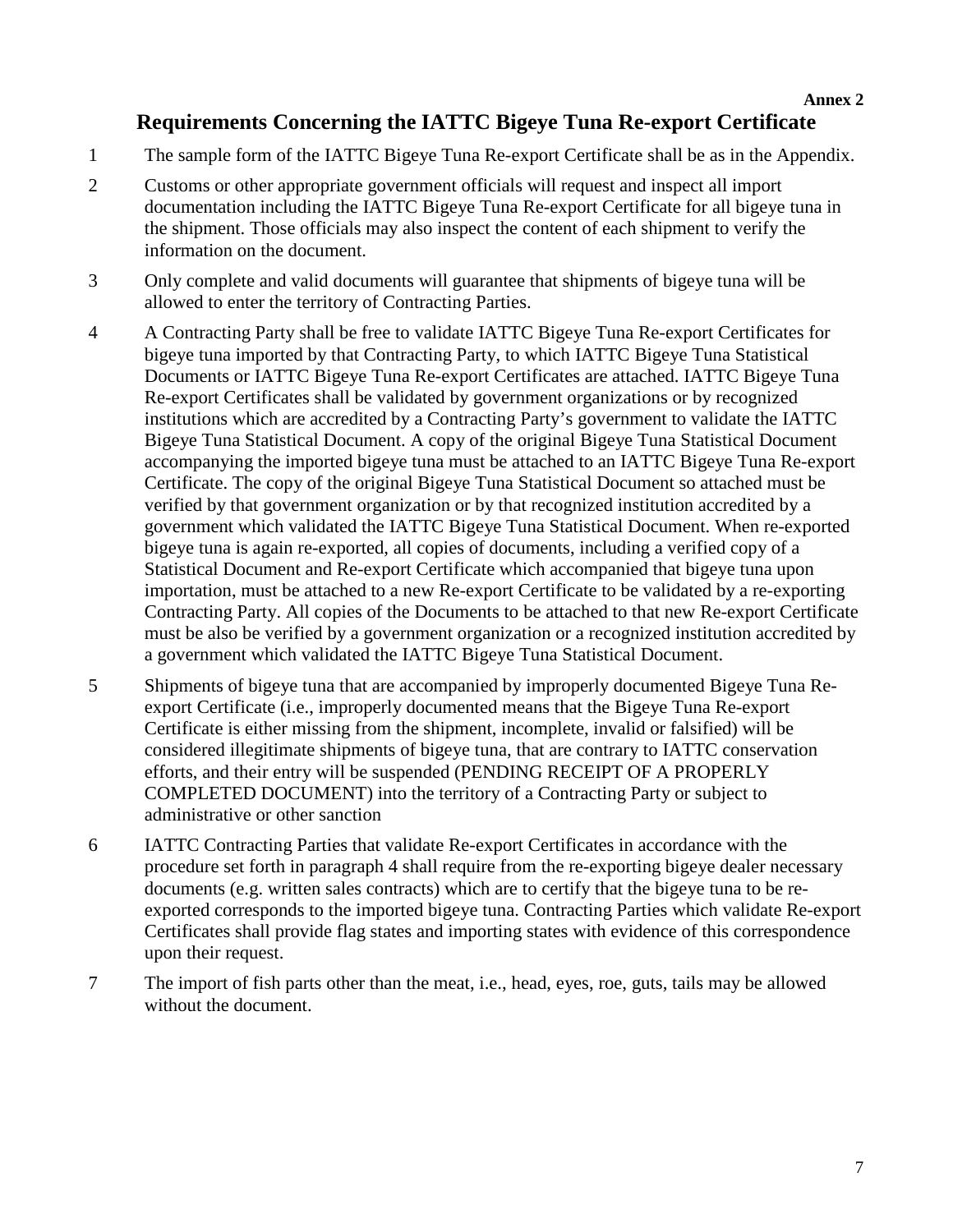**Appendix**

| <b>DOCUMENT</b><br><b>NUMBER</b>                                                                                                             | <b>IATTC BIGEYE TUNA</b><br><b>RE-EXPORT CERTIFICATE</b> |                                               |                   |  |  |
|----------------------------------------------------------------------------------------------------------------------------------------------|----------------------------------------------------------|-----------------------------------------------|-------------------|--|--|
| <b>RE-EXPORT SECTION:</b><br>1.RE-EXPORTING COUNTRY / ENTITY / FISHING ENTITY                                                                |                                                          |                                               |                   |  |  |
| 2. POINT OF RE-EXPORT                                                                                                                        |                                                          |                                               |                   |  |  |
| 3. DESCRIPTION OF IMPORTED FISH                                                                                                              |                                                          |                                               |                   |  |  |
| Product Type(*)<br>F/FR<br>RD/GG/DR/FL/OT                                                                                                    | Net Weight<br>(Kg)                                       | Flag country/<br><b>Entity/Fishing Entity</b> | Date<br>of Import |  |  |
|                                                                                                                                              |                                                          |                                               |                   |  |  |
|                                                                                                                                              |                                                          |                                               |                   |  |  |
|                                                                                                                                              |                                                          |                                               |                   |  |  |
| 4. DESCRIPTION OF FISH FOR RE-EXPORT                                                                                                         |                                                          |                                               |                   |  |  |
| Product Type(*)<br>F/FR<br>RD/GG/DR/FL/OT                                                                                                    | Net Weight<br>(Kg)                                       |                                               |                   |  |  |
|                                                                                                                                              |                                                          |                                               |                   |  |  |
|                                                                                                                                              |                                                          |                                               |                   |  |  |
|                                                                                                                                              |                                                          |                                               |                   |  |  |
| * F=FRESH, FR=Frozen, RD=Round, GG=Gilled and Gutted, DR=Dressed, FL=Fillet<br>OT=Other(Describe the type of product)                        |                                                          |                                               |                   |  |  |
| 5.RE-EXPORTER CERTIFICATION: Leertify that the above information is complete, true and correct                                               |                                                          |                                               |                   |  |  |
| to the best of my knowledge and belief.                                                                                                      |                                                          |                                               |                   |  |  |
| Name/Company Name Address                                                                                                                    | Signature<br>Date                                        | License Number (if applicable)                |                   |  |  |
| 6.GOVERNMENT VALIDATION: Lvalidate that the above information is complete, true and correct<br>to the best of my knowledge and belief.       |                                                          |                                               |                   |  |  |
| Name & Title<br><b>Government Seal</b><br>Signature<br>Date                                                                                  |                                                          |                                               |                   |  |  |
| <b>IMPORT SECTION:</b>                                                                                                                       |                                                          |                                               |                   |  |  |
| 7. IMPORTER CERTIFICATION: I certify that the above information is complete, true and correct<br>to the best of my knowledge and belief.     |                                                          |                                               |                   |  |  |
| Importer Certification (Intermediate Country / Entity / Fishing Entity)<br>Name<br>Signature<br>License # (if applicable)<br>Address<br>Date |                                                          |                                               |                   |  |  |
| Importer Certification (Intermediate Country / Entity / Fishing Entity)<br>Name<br>Address                                                   | Signature<br>Date                                        | License # (if applicable)                     |                   |  |  |
| Importer Certification (Intermediate Country / Entity / Fishing Entity)<br>Signature<br>License # (if applicable)<br>Name<br>Address<br>Date |                                                          |                                               |                   |  |  |
| Final Point of Import                                                                                                                        |                                                          |                                               |                   |  |  |
| City ______________ State/Province ________________ Country / Entity / Fishing Entity                                                        |                                                          |                                               |                   |  |  |

NOTE: If a language other than English is used in completing this form. Please add the English translation on this document.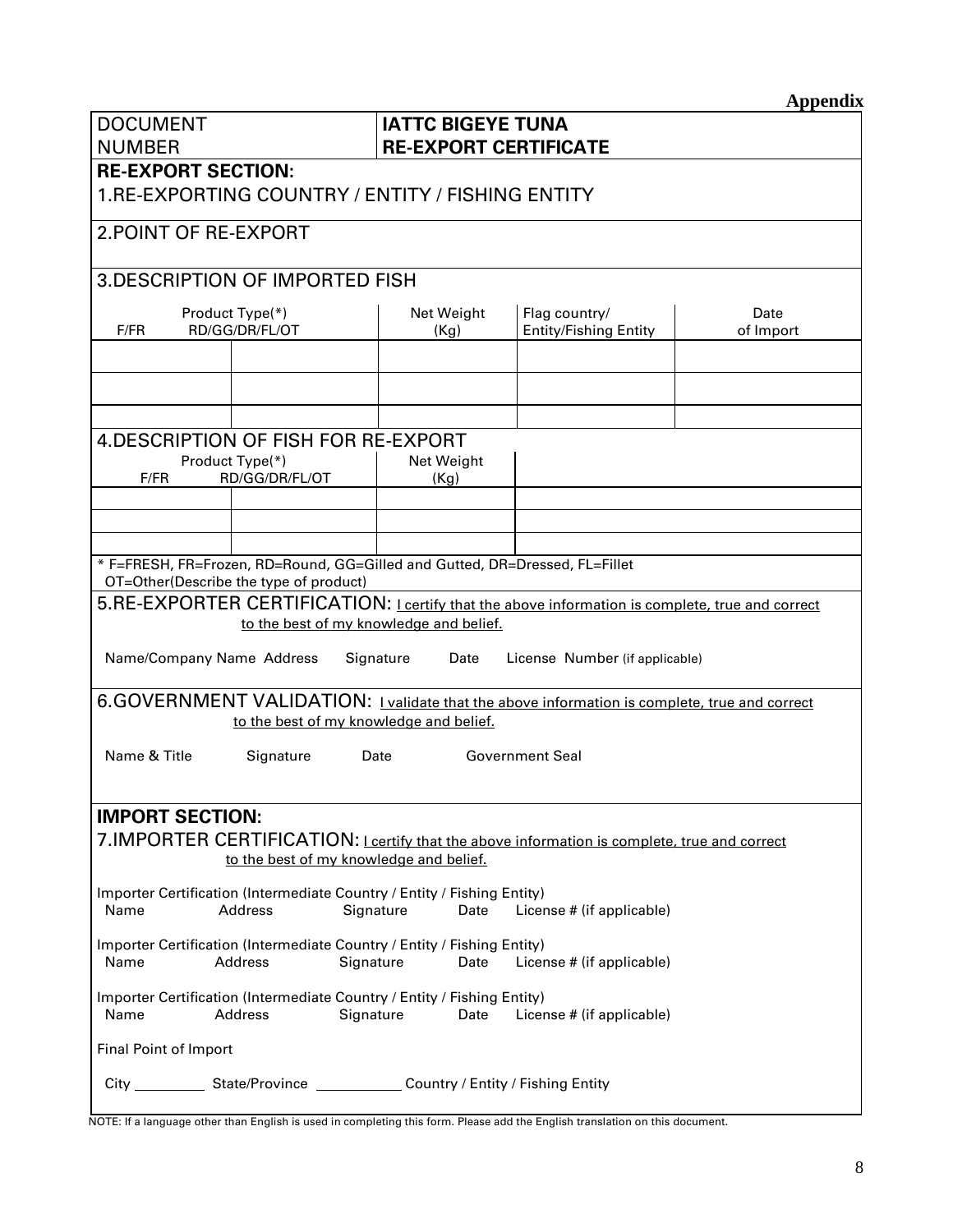# **INSTRUCTIONS**

**DOCUMENT NUMBER:** Block for the issuing Country/Entity/Fishing Entity to designate a Country/Entity/Fishing Entity coded document number.

#### **(1) RE-EXPORTING COUNTRY/ENTITY/FISHING ENTITY**

Fill in the name of the Country/Entity/Fishing Entity which re-exports the bigeye tuna in the shipment and issued this Certificate. According to the Resolution, only the re-exporting Country/Entity/Fishing Entity can issue this Certificate.

#### **(2) POINT OF RE-EXPORT**

Identify the City/State Province and Country/Entity/Fishing Entity from which the bigeye tuna was re-exported.

#### **(3) DESCRIPTION OF IMPORTED FISH**

The exporter must provide, to the highest degree of accuracy, the following information: NOTE: One row should describe one product type. (1)Product type: Identify the type of product being shipped as either FRESH or FROZEN, and in ROUND, GILLED AND GUTTED, DRESSED, FILLET or OTHER form. For OTHER, describe the type of products in the shipment. (2) Net weight: Net product weight in kilograms. (3) Flag Country/Entity/Fishing Entity: the name of the Country/Entity/Fishing Entity of the vessel that harvested the bigeye tuna in the shipment. (4) Date of import: Imported date.

#### **(4) DESCRIPTION OF FISH FOR RE-EXPORT**

The exported must provide, to the highest degree of accuracy, the following information: NOTE: One row should describe one product type. (1) Product type: Identify the type of product being shipped as either FRESH or FROZEN, and in ROUND, GILLED AND GUTTED, DRESSED FILLET or OTHER form. For OTHER, describe the type of products in the shipment. (2) Net weight: Net product weight in kilograms.

#### **(5) RE-EXPORTER CERTIFICATION**

The person or company re-exporting the bigeye tuna shipment must provide his/her name, address, signature, date the shipment was re-exported, and re-exporter's license number (if applicable).

#### **(6) GOVERNMENT VALIDATION**

Fill in the name and full title of the official signing the Certificate. The official must be employed by a competent government authority of the re-exporting Country/Entity/Fishing Entity appearing on the Certificate, or other individual or institution authorized to validate such certificates by the competent government authority.

#### **(7) IMPORTER CERTIFICATION**

The person or company that imports bigeye tuna must provide his/her name, address, signature, date the bigeye tuna was imported, license number (if applicable) and re-exported final point of import. This includes imports into intermediate Countries/Entities/Fishing Entities. For fresh and chilled products, the signature of the importer may be substituted by a person of a customs clearance company when the authority for signature is properly accredited to it by the importer.

**RETURN A COPY OF THE COMPLETED CERTIFICATE TO:** (the name of the office of the competent authority of the reexporting Country/Entity/Fishing Entity).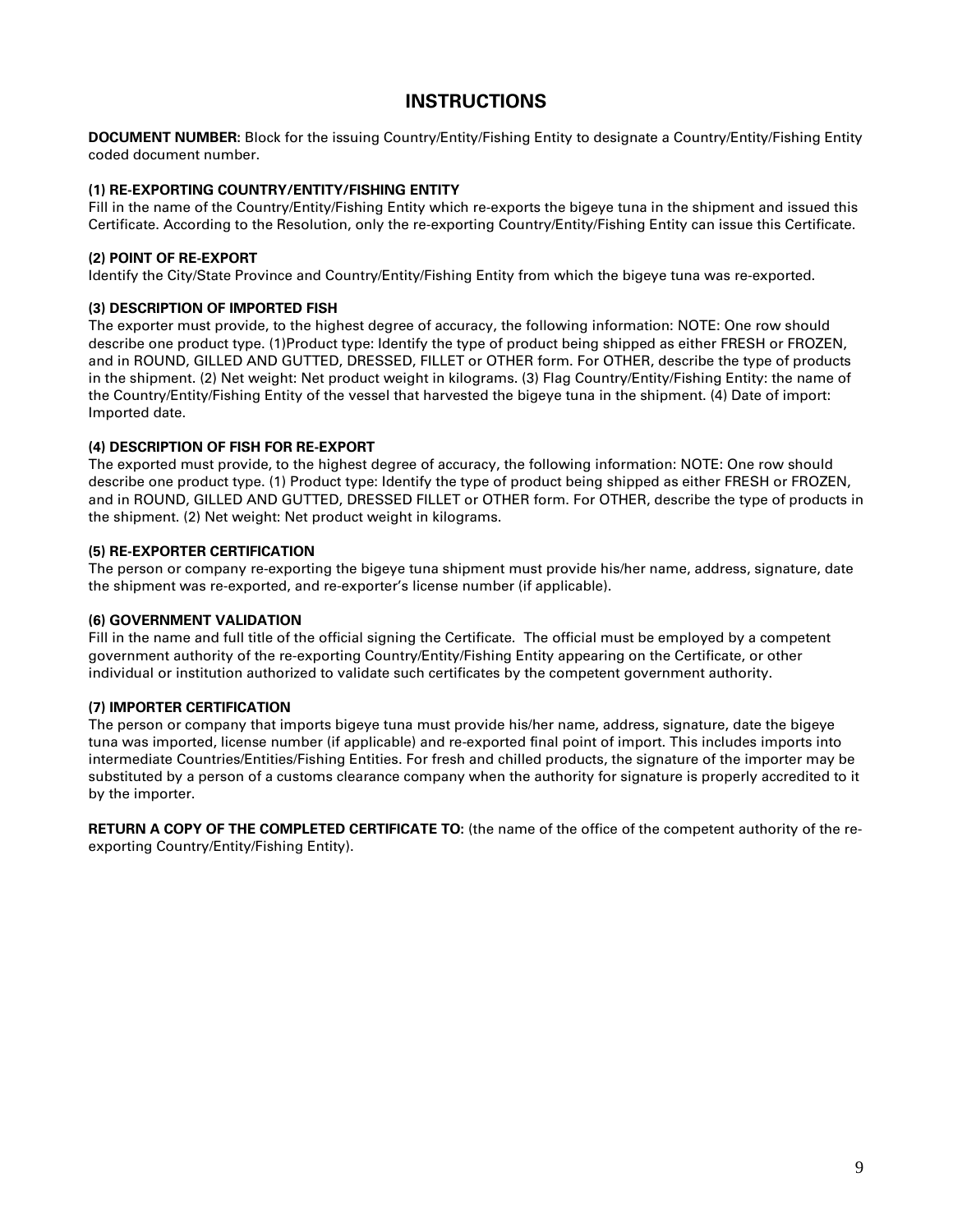## **Annex 3**

# **REPORT OF THE IATTC BIGEYE TUNA STATISTICAL DOCUMENT**

Period  $\frac{1}{\sqrt{1-\frac{1}{\sqrt{1-\frac{1}{\sqrt{1-\frac{1}{\sqrt{1-\frac{1}{\sqrt{1-\frac{1}{\sqrt{1-\frac{1}{\sqrt{1-\frac{1}{\sqrt{1-\frac{1}{\sqrt{1-\frac{1}{\sqrt{1-\frac{1}{\sqrt{1-\frac{1}{\sqrt{1-\frac{1}{\sqrt{1-\frac{1}{\sqrt{1-\frac{1}{\sqrt{1-\frac{1}{\sqrt{1-\frac{1}{\sqrt{1-\frac{1}{\sqrt{1-\frac{1}{\sqrt{1-\frac{1}{\sqrt{1-\frac{1}{\sqrt{1-\frac{1}{\sqrt{1-\frac{1}{\sqrt{1-\frac{1}{\sqrt$ 

Month Month Year

|    |  | TIVIF ON L GOOINT INT/EINTIT T/FISHING EIN |  |
|----|--|--------------------------------------------|--|
| ົ້ |  |                                            |  |

| <b>Flag</b><br><b>Country/En</b><br>tity/Fishing<br><b>Entity</b> | <b>Area</b><br>Code | Gear<br>Code | Point of<br><b>Export</b> | <b>Product Type</b> |                           | <b>Product</b><br>Wt.(Kg) |
|-------------------------------------------------------------------|---------------------|--------------|---------------------------|---------------------|---------------------------|---------------------------|
|                                                                   |                     |              |                           | F/FR                | <b>RD/GG/DR/FL</b><br>/OT |                           |
|                                                                   |                     |              |                           |                     |                           |                           |
|                                                                   |                     |              |                           |                     |                           |                           |
|                                                                   |                     |              |                           |                     |                           |                           |
|                                                                   |                     |              |                           |                     |                           |                           |
|                                                                   |                     |              |                           |                     |                           |                           |
|                                                                   |                     |              |                           |                     |                           |                           |

| <u>Gear Code</u> | <b>Gear Type</b>             |
|------------------|------------------------------|
| BB               | Baitboat                     |
| <b>GILL</b>      | Gillnet                      |
| <b>HAND</b>      | Handline                     |
| <b>HARP</b>      | Harpoon                      |
| LL               | Longline                     |
| <b>MWT</b>       | Mid-water trawl              |
| <b>PS</b>        | Purse seine                  |
| <b>RR</b>        | Rod & reel                   |
| <b>SPHL</b>      | <b>Sport Handline</b>        |
| <b>SPOR</b>      | Sport fisheries unclassified |
| <b>SURF</b>      | <b>Surface fisheries</b>     |
|                  | unclassified                 |
| TL               | <b>Tended line</b>           |
| <b>TRAP</b>      | Trap                         |
| <b>TROL</b>      | Troll                        |
| <b>UNCL</b>      | Unclassified methods         |
| отн              | Other type (Indicate the     |
|                  | type of gear):               |

# **Product type**

| F  | .<br>Fresh |
|----|------------|
| FR | Frozen     |

- RD Round
- 
- GG Gilled & gutted
- DR Dressed
- FL Fillet
- OT Other form, describe the type of products in the shipment

# **Area Code**

- EPO Eastern Pacific Ocean
- RPO Rest of Pacific Ocean
- AT Atlantic
- ID Indian Ocean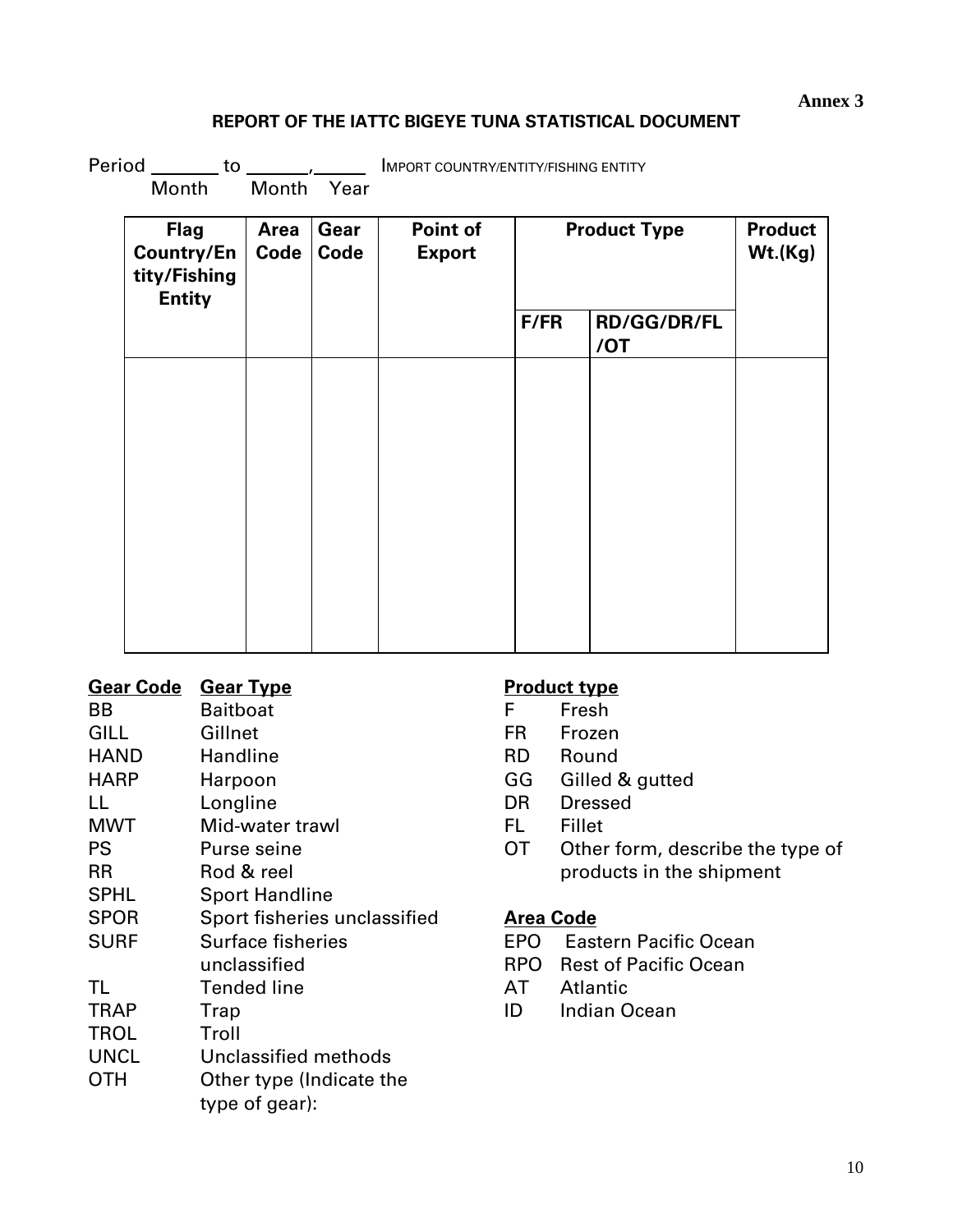# **REPORT OF THE IATTC BIGEYE TUNA RE-EXPORT CERTIFICATE**

Period **to the COUNTRY/ENTITY/FISHING ENTITY** Month Month Year

| <b>Flag</b><br>Country/E<br>ntity/Fishi<br>ng Entity | Re-export<br>Country/E<br>ntity/Fishi<br>ng Entity | Point of<br>Re-export | <b>Product Type</b> |                    | <b>Product</b><br>Wt.(Kg) |
|------------------------------------------------------|----------------------------------------------------|-----------------------|---------------------|--------------------|---------------------------|
|                                                      |                                                    |                       | F/FR                | RD/GG/DR/FL/O<br>T |                           |
|                                                      |                                                    |                       |                     |                    |                           |
|                                                      |                                                    |                       |                     |                    |                           |
|                                                      |                                                    |                       |                     |                    |                           |
|                                                      |                                                    |                       |                     |                    |                           |
|                                                      |                                                    |                       |                     |                    |                           |
|                                                      |                                                    |                       |                     |                    |                           |

# **Product type**<br>F Fresh

- **Fresh**
- FR Frozen
- RD Round
- GG Gilled & gutted
- DR Dressed
- FL Fillet
- OT Other form, describe the type of products in the shipment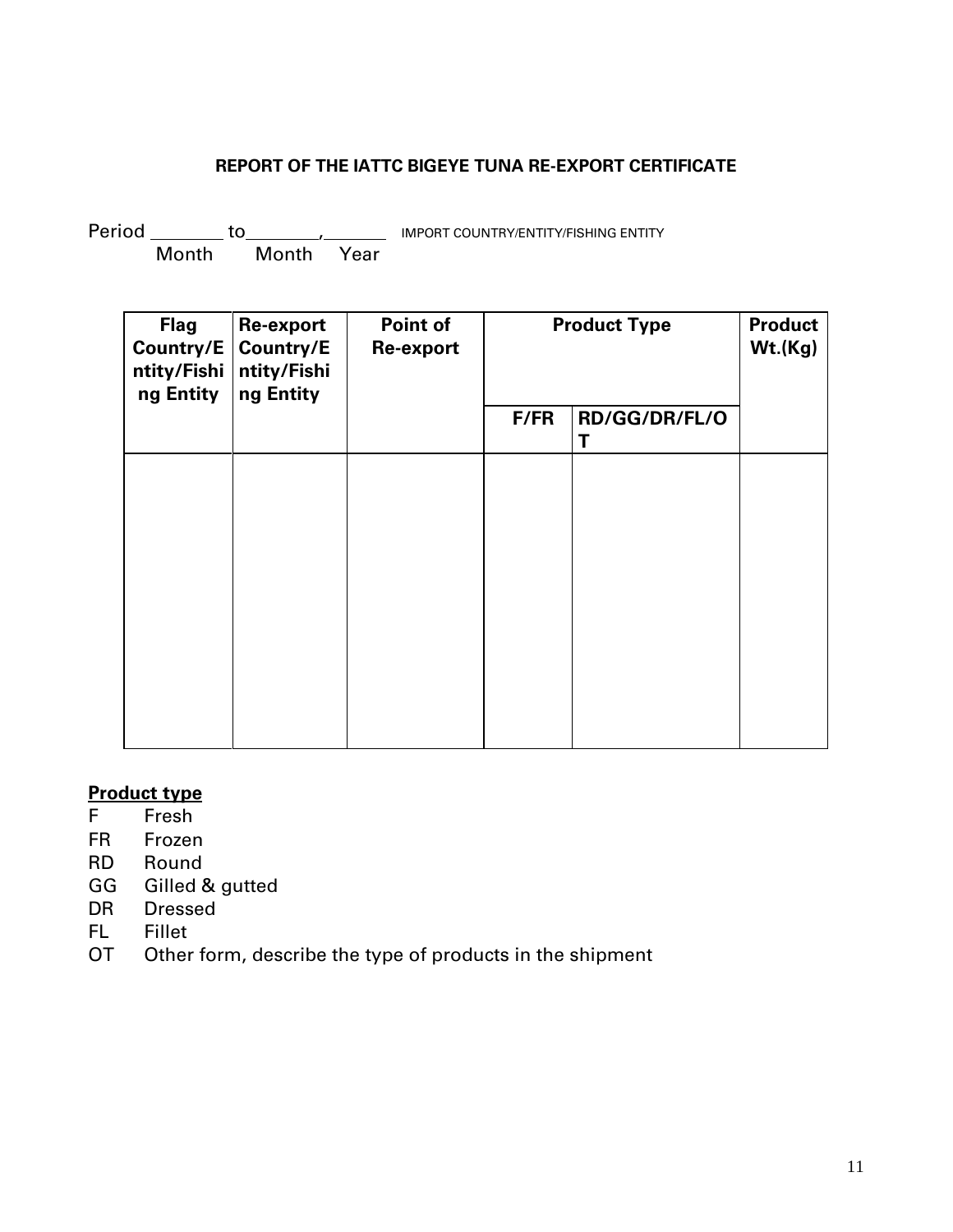## **Annex 4**

# **INFORMATION ON VALIDATION OF IATTC STATISTICAL DOCUMENTS**

# 1 Flag

2 Government/Authority Organization(s) accredited to validate Statistical Documents

| <b>Organization Name</b> | <b>Organization Address</b> | <b>Sample Seal</b> |
|--------------------------|-----------------------------|--------------------|
|                          |                             |                    |
|                          |                             |                    |
|                          |                             |                    |
|                          |                             |                    |
|                          |                             |                    |
|                          |                             |                    |

NOTE: For each organization, attach a list with the names, titles and addresses of the individuals authorized to validate Documents.

## 3 Other institutions accredited by the government/authority to validate Statistical **Documents**

| <b>Organization Name</b> | <b>Organization Address</b> | <b>Sample Seal</b> |
|--------------------------|-----------------------------|--------------------|
|                          |                             |                    |
|                          |                             |                    |
|                          |                             |                    |
|                          |                             |                    |
|                          |                             |                    |
|                          |                             |                    |

NOTE: For each organization, attach a list with the names, titles and addresses of the individuals authorized to validate Documents.

## Instructions

Contracting Parties, non-Contracting Parties, Entities, Fishing Entities having vessels that harvest species whose international trade must be accompanied by Statistical Documents are requested to submit the information on this sheet to the Director of the  $IATTC<sup>*</sup>$ , and to ensure that any changes to the above are also transmitted to the Secretary on a timely fashion.